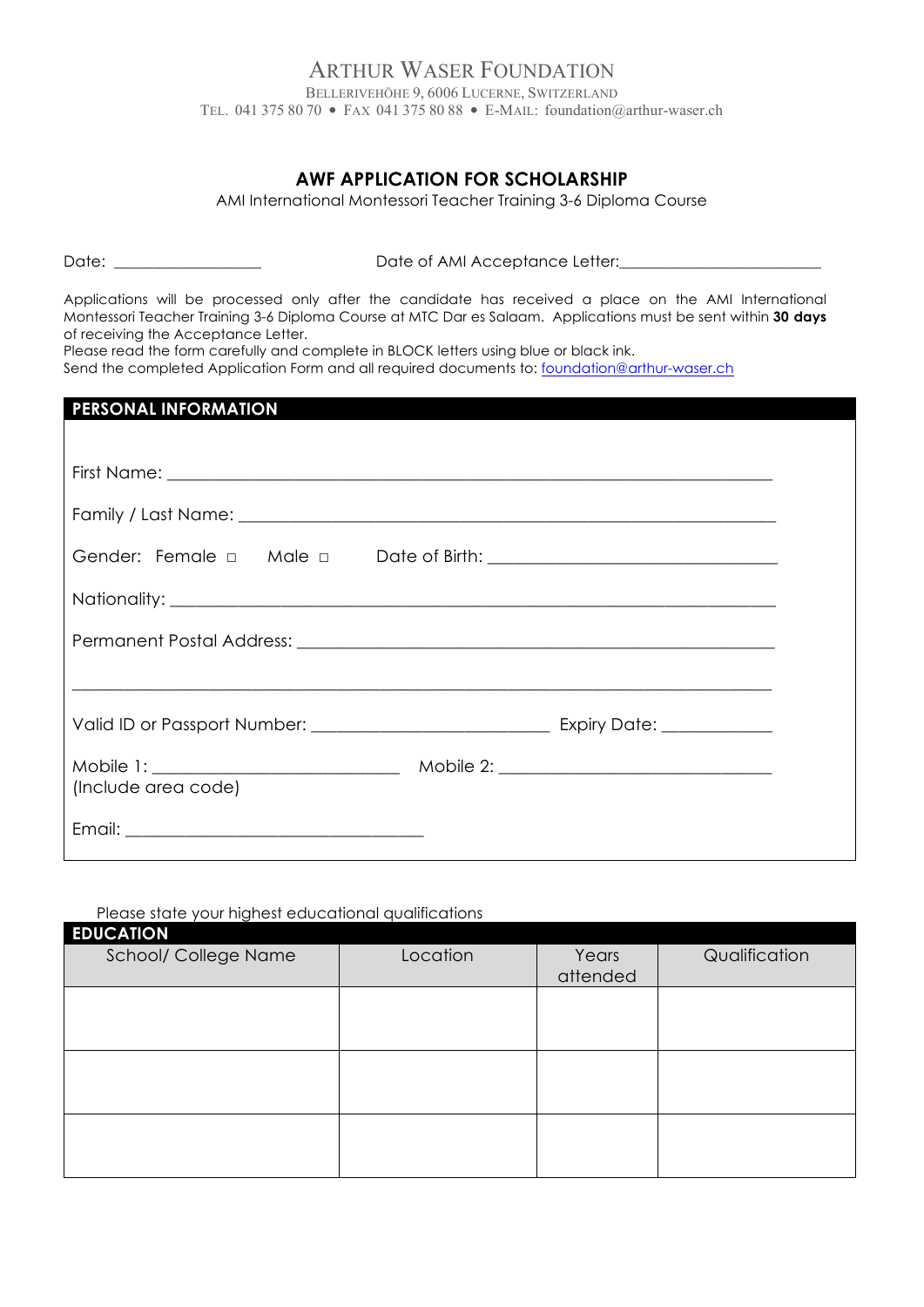### ARTHUR WASER FOUNDATION

BELLERIVEHÖHE 9, 6006 LUCERNE, SWITZERLAND TEL. 041 375 80 70 • FAX 041 375 80 88 • E-MAIL: foundation@arthur-waser.ch

| <b>EMPLOYMENT</b>   |  |  |
|---------------------|--|--|
|                     |  |  |
|                     |  |  |
|                     |  |  |
|                     |  |  |
| (Include area code) |  |  |
|                     |  |  |

- □ I certify that all the information given in this Application Form is accurate and true
- ☐ I authorize investigation of all statements contained in this application by MTC Dar es Salaam and the Arthur Waser Foundation
- □ In the event of a Scholarship approval, I understand that false or misleading information given in my application, and all the relevant documents, and or in my interview may result in the annulment of my scholarship and course acceptance

Name of Student (please print)

Signature of Applicant Place and Date

| Please leave blank / For use by AWF only        |                                     |  |
|-------------------------------------------------|-------------------------------------|--|
|                                                 |                                     |  |
|                                                 |                                     |  |
|                                                 |                                     |  |
| Date of AMI Acceptance: Date of AMI Acceptance: | Date of receipt of AWF Application: |  |
| Scholarship granted: yes ______ no              |                                     |  |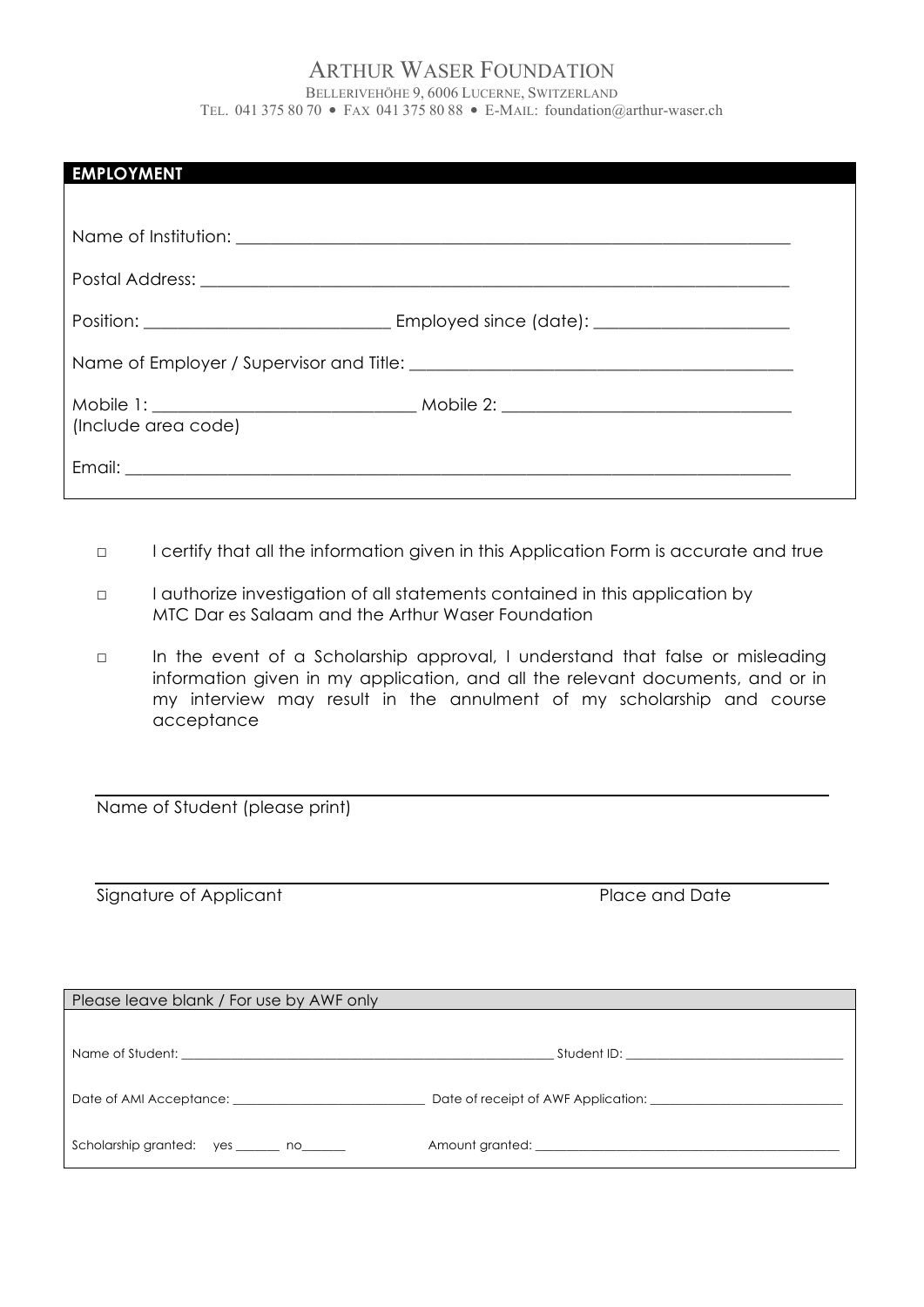## ARTHUR WASER FOUNDATION

BELLERIVEHÖHE 9, 6006 LUCERNE, SWITZERLAND TEL. 041 375 80 70 • FAX 041 375 80 88 • E-MAIL: foundation@arthur-waser.ch

| <b>EMPLOYER ENDORSEMENT (if applicant is employed)</b> |  |  |
|--------------------------------------------------------|--|--|
|                                                        |  |  |
|                                                        |  |  |
|                                                        |  |  |
|                                                        |  |  |
|                                                        |  |  |
|                                                        |  |  |
|                                                        |  |  |

☐ I certify that all the information provided by my employee is accurate and true

- □ I have made financial arrangements that my employee will have sufficient funds for transport, accommodation, food and other costs during the entire course (this is applicable if the candidate will receive funding by the employer)
- □ I will support and ensure that my employee will be able to attend all the modules during the entire course and also the practice teachings and observations

Signature of Employer **Place and Date** 

| Please leave blank / Internal use only |                                                                                                                                                                                                                                |
|----------------------------------------|--------------------------------------------------------------------------------------------------------------------------------------------------------------------------------------------------------------------------------|
|                                        |                                                                                                                                                                                                                                |
|                                        |                                                                                                                                                                                                                                |
|                                        | Date: the contract of the contract of the contract of the contract of the contract of the contract of the contract of the contract of the contract of the contract of the contract of the contract of the contract of the cont |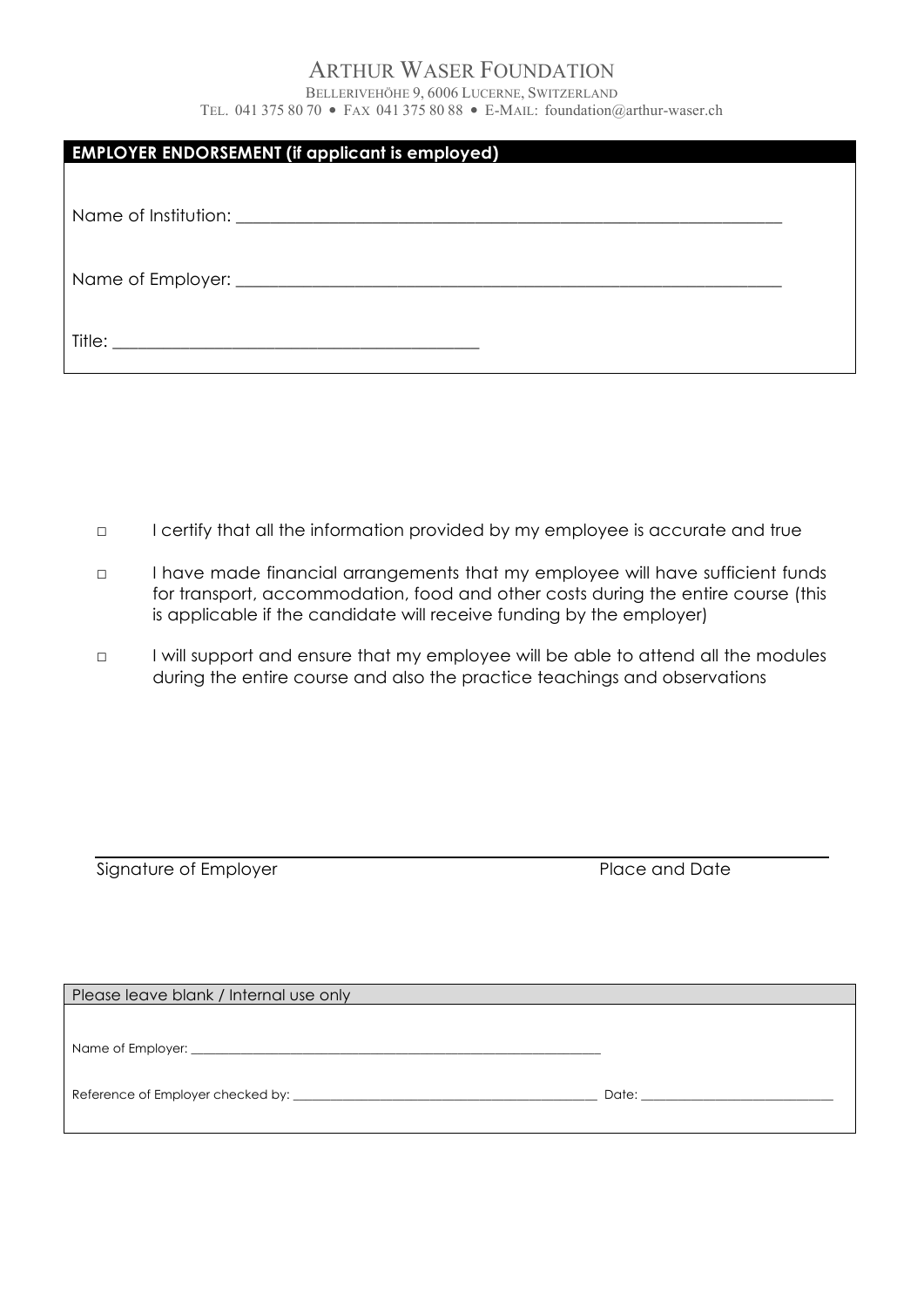# ARTHUR WASER FOUNDATION

BELLERIVEHÖHE 9, 6006 LUCERNE, SWITZERLAND TEL. 041 375 80 70 • FAX 041 375 80 88 • E-MAIL: foundation@arthur-waser.ch

| <b>REFEREE ENDORSEMENT (Different from your Employer)</b>                                                 |  |
|-----------------------------------------------------------------------------------------------------------|--|
|                                                                                                           |  |
|                                                                                                           |  |
|                                                                                                           |  |
|                                                                                                           |  |
|                                                                                                           |  |
|                                                                                                           |  |
| I certify and confirm that all the information provided by the applicant<br>$\Box$<br>(name/family name): |  |

 $\_$  is accurate and true.

Signature of Referee Place and Date

| Please leave blank / Internal use only |                                                                                                                                                                                                                                |
|----------------------------------------|--------------------------------------------------------------------------------------------------------------------------------------------------------------------------------------------------------------------------------|
|                                        |                                                                                                                                                                                                                                |
|                                        |                                                                                                                                                                                                                                |
|                                        | Date: the contract of the contract of the contract of the contract of the contract of the contract of the contract of the contract of the contract of the contract of the contract of the contract of the contract of the cont |